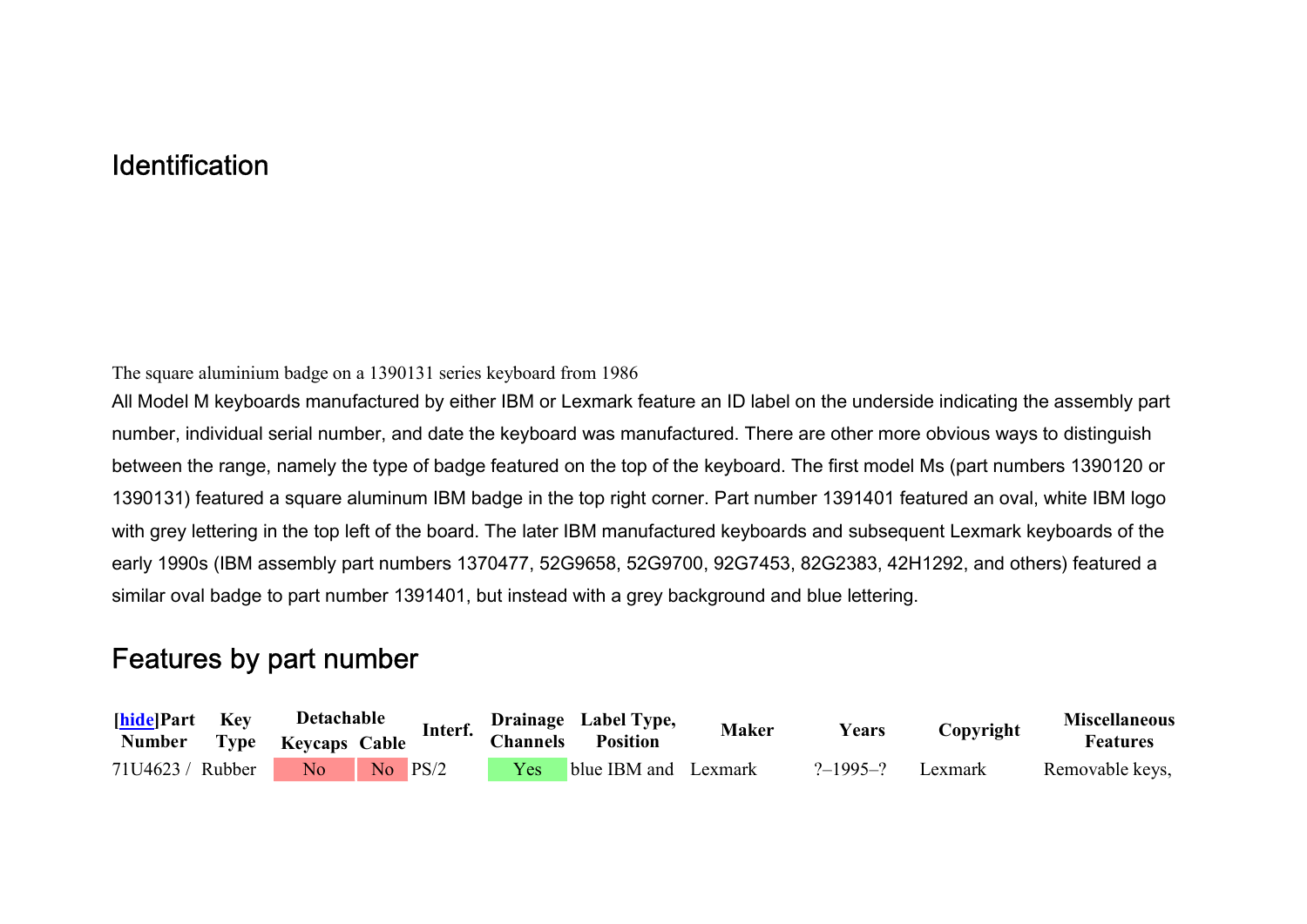| [hide]Part               | <b>Key</b>                | Detachable           |     | Interf.       | <b>Drainage</b> | Label Type,                                    | <b>Maker</b> | Years          | Copyright                              | <b>Miscellaneous</b>                                                |
|--------------------------|---------------------------|----------------------|-----|---------------|-----------------|------------------------------------------------|--------------|----------------|----------------------------------------|---------------------------------------------------------------------|
| <b>Number</b>            | <b>Type</b>               | <b>Keycaps Cable</b> |     |               | <b>Channels</b> | <b>Position</b>                                |              |                |                                        | <b>Features</b>                                                     |
| 1378706<br>EC<br>1387530 | Dome                      |                      |     |               |                 | grey label,<br>upper left<br>corner            |              |                | International,<br>Inc. 1985            | Speaker grill &<br>holder w/o speaker,<br>Swedish<br>QWERTY-layout. |
| 1370477                  | <b>Buckling</b><br>spring | N <sub>o</sub>       | Yes | PS/2          | Yes             | Blue, left<br>corner                           | Lexmark      | $? - 1995 - ?$ | Lexmark<br>International,<br>Inc. 1984 |                                                                     |
| 1370478                  | <b>Buckling</b><br>spring | Yes                  | Yes | PS/2          | Yes             | Blue, left<br>corner                           | Lexmark      | 1993           | Lexmark Int'l.<br>Inc. 1984            | M-5, trackball. Left<br>and right click, and<br>L/R "drag" buttons. |
| 1397735                  | <b>Buckling</b><br>spring | Yes                  | Yes | PS/2          | N <sub>o</sub>  | Oval, left<br>corner, blank                    | <b>IBM</b>   | $? - 1992 - ?$ | IBM Corp.<br>1984                      | $US 101$ -key                                                       |
| 1386085                  | <b>Buckling</b><br>spring | Yes                  | Yes | <b>AT</b>     | N <sub>o</sub>  | Grey, left<br>corner                           | <b>IBM</b>   | 1988           | IBM Corp.<br>1984                      | English layout.                                                     |
| 1388032                  | <b>Buckling</b><br>spring | Yes                  | Yes | PS/2          | $No\$ ?}        | Silver logo on<br>black metal,<br>right corner | <b>IBM</b>   | 1985           | IBM Corp.<br>1984                      | English layout.                                                     |
| 1389979                  | <b>Buckling</b><br>spring | Yes                  | Yes | <b>AT</b>     | N <sub>o</sub>  | Silver, right<br>corner                        | <b>IBM</b>   | 1986-87        | IBM Corp.<br>1984                      | No LED lights for<br>Num/Caps/Scroll<br>lock. Swedish<br>layout.    |
| 1390120                  | <b>Buckling</b><br>spring | Yes                  | Yes | AT or<br>PS/2 | N <sub>o</sub>  | Silver, right<br>corner                        | <b>IBM</b>   | 1986-87        | IBM Corp.<br>1984                      | No LED lights for<br>Num/Caps/Scroll<br>lock                        |
| 1390131                  | <b>Buckling</b>           | Yes                  | Yes | $AT$ or       | N <sub>o</sub>  | Silver, right                                  | <b>IBM</b>   | 1986-88,       | IBM Corp.                              |                                                                     |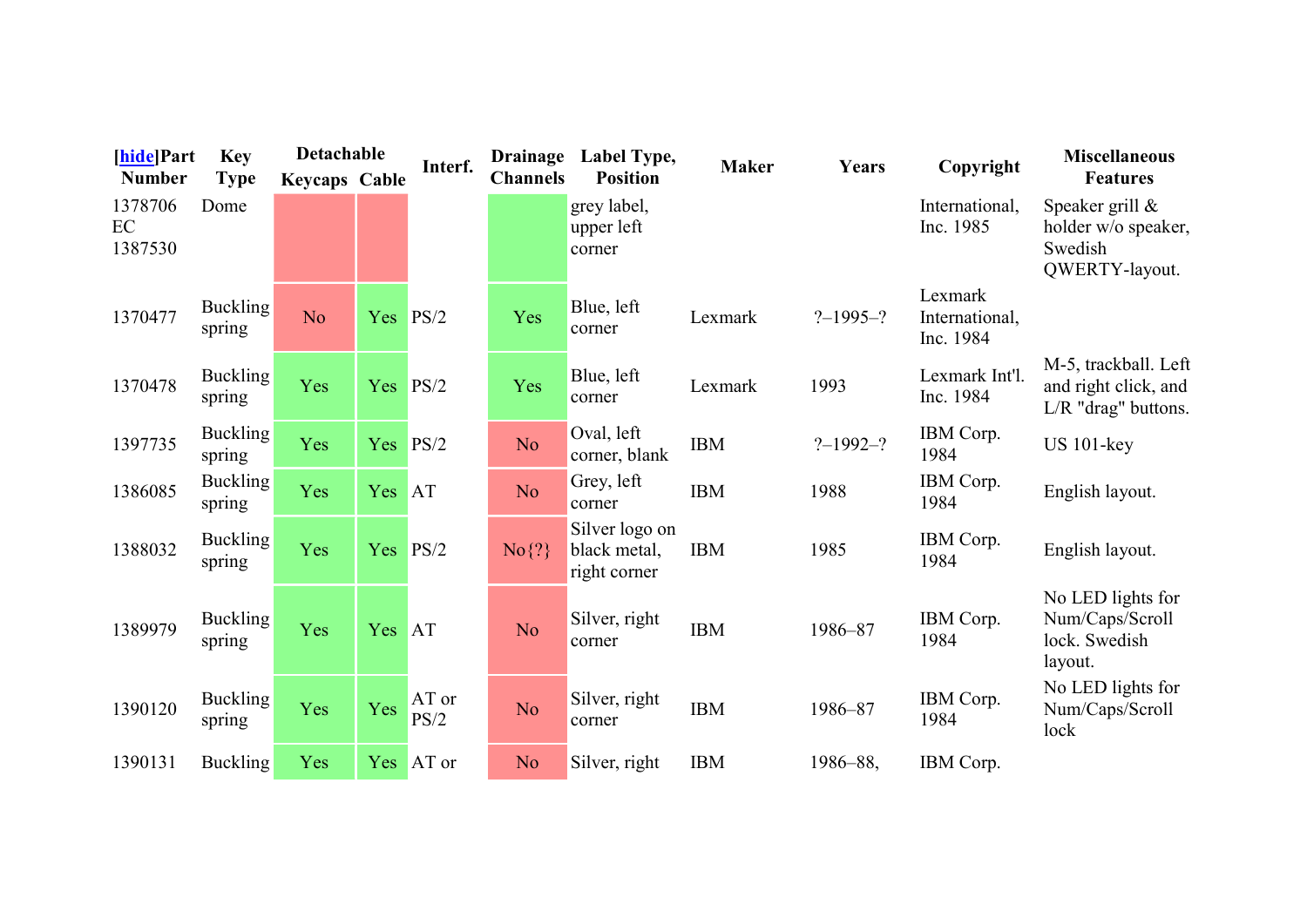| [hide]Part<br><b>Number</b> | <b>Key</b><br><b>Type</b> | Detachable           |                                     | Interf.       | <b>Drainage</b><br><b>Channels</b> | Label Type,<br><b>Position</b>                        | <b>Maker</b>                        | Years           | Copyright                                | <b>Miscellaneous</b><br><b>Features</b>                               |
|-----------------------------|---------------------------|----------------------|-------------------------------------|---------------|------------------------------------|-------------------------------------------------------|-------------------------------------|-----------------|------------------------------------------|-----------------------------------------------------------------------|
|                             | spring                    | <b>Keycaps Cable</b> |                                     | PS/2          |                                    | corner                                                |                                     | 1993            | 1984                                     |                                                                       |
| 1390132                     | <b>Buckling</b><br>spring | Yes                  | Yes                                 | AT or<br>PS/2 | N <sub>o</sub>                     | Silver, right<br>corner                               | <b>IBM</b>                          | $1986 - ?$      | IBM Corp.<br>1986                        | French AZERTY<br>layout                                               |
| 1390133                     | Buckling<br>spring        | Yes                  | Yes                                 | AT or<br>PS/2 | N <sub>o</sub>                     | Silver, right<br>corner                               | <b>IBM</b>                          | $? - 1986 - 87$ | IBM Corp.<br>1984                        | German QWERTZ<br>layout                                               |
| 1390148                     | <b>Buckling</b><br>spring | Yes                  | Yes                                 | <b>XT</b>     | N <sub>o</sub>                     | Silver, right<br>corner                               | <b>IBM</b>                          | $? - 1986 - 87$ | IBM Corp.<br>1984                        | No LED lights for<br>Num/Caps/Scroll<br>lock. German<br>QWERTZ layout |
| 1390639                     | <b>Buckling</b><br>spring | Yes                  | N <sub>o</sub>                      | <b>XT</b>     | Yes                                | Silver, right<br>corner                               | <b>IBM</b>                          | $? - 1987 - ?$  | IBM Corp.<br>1985                        | Spanish QWERTY<br>layout                                              |
| 1391401                     | <b>Buckling</b><br>spring | Yes                  | Yes                                 | AT or<br>PS/2 | No (yes<br>1992 and<br>after)      | Grey (Blue)<br>1992 and<br>after), left<br>corner     | <b>IBM</b>                          | 1986-96         | IBM Corp.<br>1984                        |                                                                       |
| 1391402                     | <b>Buckling</b><br>spring | Yes                  | Yes                                 | PS/2          | Yes?                               | Grey (Blue)<br>1992? and<br>after), left<br>corner    | <b>IBM UK</b>                       | $1991 - 96 - ?$ | IBM Corp.<br>1985                        | French AZERTY<br>layout                                               |
| 1391403                     | <b>Buckling</b><br>spring | Yes                  | Yes<br>(no<br>1995<br>and<br>later) | AT or<br>PS/2 | Yes                                | Grey, left<br>corner and also<br>Blue, left<br>corner | IBM UK,<br>Lexmark<br>International | 1986-97         | <b>IBM</b><br>International<br>Inc. 1985 | Corp./Lexmark German QWERTZ<br>layout                                 |
| 1391404                     | <b>Buckling</b>           | Yes                  |                                     | Yes AT or     | N <sub>o</sub>                     | Grey, left                                            | <b>IBM UK</b>                       | $1986 - ?$      | <b>IBM</b>                               | Italian QWERTY                                                        |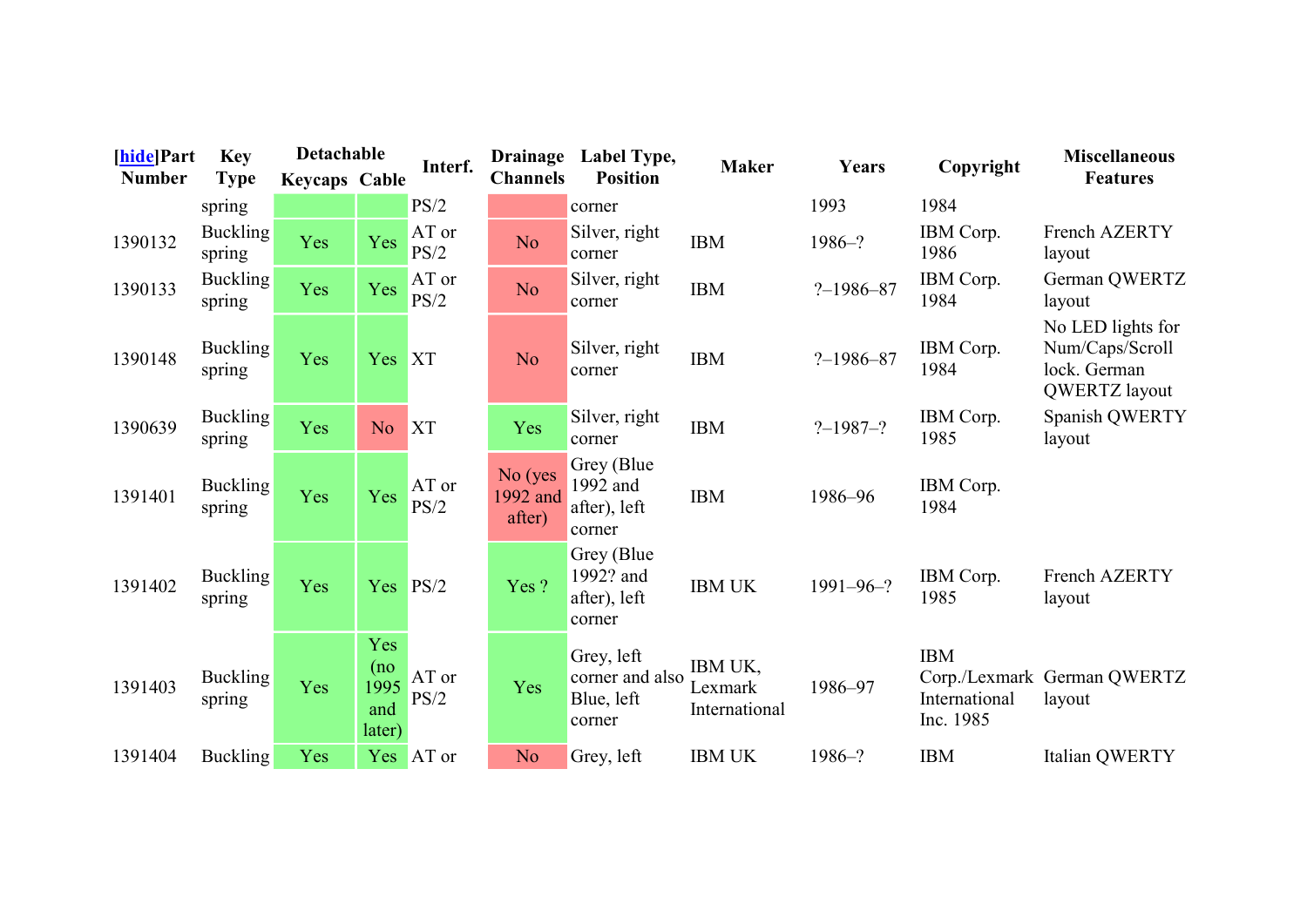| [hide]Part<br><b>Number</b> | <b>Key</b><br><b>Type</b> | Detachable<br><b>Keycaps Cable</b> |          | Interf.            | <b>Drainage</b><br><b>Channels</b> | Label Type,<br><b>Position</b> | <b>Maker</b>  | Years               | Copyright                              | <b>Miscellaneous</b><br><b>Features</b>                       |
|-----------------------------|---------------------------|------------------------------------|----------|--------------------|------------------------------------|--------------------------------|---------------|---------------------|----------------------------------------|---------------------------------------------------------------|
|                             | spring                    |                                    |          | PS/2               |                                    | corner                         |               |                     | Corporation<br>(no year on<br>label)   | layout                                                        |
| 1393395                     | <b>Buckling</b><br>spring | Yes                                | Yes      | PS/2               | N <sub>o</sub>                     | Grey, left<br>corner           | <b>IBM UK</b> | $1985 - ?$          | <b>IBM</b><br>Corporation<br>1985      | Italian QWERTY<br>layout                                      |
| 1391405                     | <b>Buckling</b><br>spring | Yes                                | Yes      | AT or<br>PS/2      | N <sub>o</sub>                     | Black/Blue,<br>left corner     | <b>IBM</b>    | $1986 - ?$          | IBM Corp.<br>1985                      | Spanish QWERTY<br>layout                                      |
| 1391406                     | <b>Buckling</b><br>spring | Yes                                | Yes      | AT or<br>PS/2      | No.                                | Grey, left<br>corner           | <b>IBM</b>    | $\leq$ 1985-99      | <b>IBM</b> United<br>Kingdom           | UK 102-key variant                                            |
| 1391407                     | <b>Buckling</b><br>spring | Yes                                | Yes      | PS/2               | Yes                                | Grey, left<br>corner           | <b>IBM</b>    | $? - 1994 - 96 - ?$ | <b>IBM</b> United<br>Kingdom           | Danish/Icelandic<br>$102$ -key                                |
| 1391409                     | <b>Buckling</b><br>spring | Yes                                | Yes      | PS/2               | N <sub>o</sub>                     | Gray, left<br>corner           | <b>IBM</b>    | 1987?-94?           | IBM Corp.<br>1985/Lexmark<br>Int. 1985 | Norwegian 102-key                                             |
| 1391410                     | <b>Buckling</b><br>spring | Yes                                | Yes      | $PS/2$ (or<br>AT?) | N <sub>o</sub>                     | Gray, left<br>corner           | <b>IBM UK</b> | $? - 1992 - ?$      | IBM Corp.<br>1985                      | Portuguese 102-key                                            |
| 1391411                     | <b>Buckling</b><br>spring | Yes                                | Yes      | AT or<br>PS/2      | No.                                | Gray/blue, left<br>corner      | <b>IBM UK</b> | $? - 1987 - 97 - ?$ | IBM Corp.<br>1985                      | Swedish 102-key                                               |
| 1391414                     | <b>Buckling</b><br>spring | Yes                                | Yes      | PS/2               | N <sub>o</sub>                     | Gray, left<br>corner           | <b>IBM UK</b> | $? - 1996 - ?$      | IBM Corp.<br>1985                      | Belgian AZERTY<br>layout                                      |
| 1391412                     | <b>Buckling</b><br>spring | Yes                                | Yes PS/2 |                    | No                                 | Gray, left<br>corner           | <b>IBM UK</b> | 1987-96             | IBM Corp.                              | <b>Swiss</b><br>French/German<br>QWERTZ layout,<br>$102$ -key |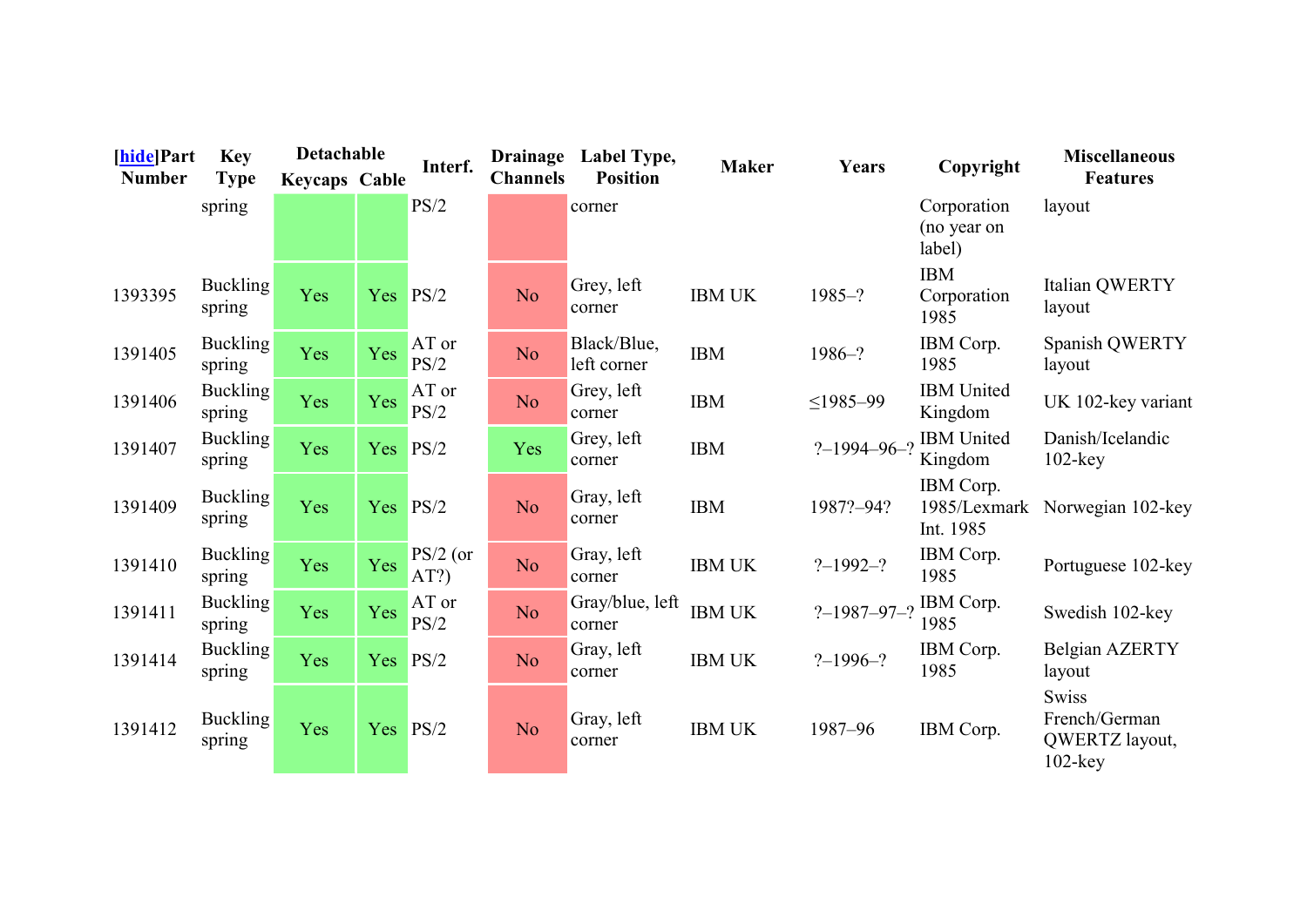| [hide]Part<br><b>Number</b> | <b>Key</b><br><b>Type</b> | Detachable<br><b>Keycaps Cable</b> |                | Interf.           | <b>Drainage</b><br><b>Channels</b> | Label Type,<br><b>Position</b>                         | <b>Maker</b>         | Years             | Copyright                              | <b>Miscellaneous</b><br><b>Features</b>                                                                                                                                                                                                                                                       |
|-----------------------------|---------------------------|------------------------------------|----------------|-------------------|------------------------------------|--------------------------------------------------------|----------------------|-------------------|----------------------------------------|-----------------------------------------------------------------------------------------------------------------------------------------------------------------------------------------------------------------------------------------------------------------------------------------------|
| 1391472                     | <b>Buckling</b><br>spring | Yes                                | Yes            | AT or<br>PS/2     | No.                                | Gray, left<br>corner                                   | <b>IBM</b>           | 1987-91           | IBM Corp.<br>1984                      | Space saver; no<br>numeric keypad or<br>lights                                                                                                                                                                                                                                                |
| 1391506                     | <b>Buckling</b><br>spring | Yes                                | Yes            | PS/2              | No.                                | Gray/blue, left<br>corner and also<br>grey left corner | IBM de<br>Mexico     | 1990              | IBM Corp.<br>1984                      | Spanish QWERTY<br>layout                                                                                                                                                                                                                                                                      |
| 1391511                     | <b>Buckling</b><br>spring | Yes                                | Yes            | PS/2              | N <sub>o</sub>                     | Blue, left<br>corner                                   | <b>IBM UK</b>        | 1990-93           | IBM Corp.<br>1985                      | Dutch 102-key                                                                                                                                                                                                                                                                                 |
| 1392565                     | <b>Buckling</b><br>spring | Yes                                | N <sub>o</sub> | 8P5C<br>$(RJ-45)$ | Yes                                | Grey, left<br>corner                                   | Lexmark (for<br>IBM) | $? - 1995$        | Lexmark<br>International,<br>Inc. 1984 | Keyboard for<br>terminals such as<br>IBM 3151. Line<br>drawing characters<br>on the numeric<br>keypad. "Page<br>Up"/"Page Down"<br>replaced with<br>"Clear"/"Erase<br>EOF". Bottom row<br>consists of "Ctrl",<br>"Reset", spacebar,<br>"Ctrl", "Send".<br>Speaker grill on<br>bottom of unit. |
| 1392934                     | <b>Buckling</b><br>spring | Yes                                | Yes            | AT or<br>PS/2     | N <sub>o</sub>                     | Gray, left<br>corner                                   | <b>IBM</b>           | $? - 1987 - 90 -$ | IBM Corp.<br>1984                      | Space saver; no<br>numeric keypad or<br>lights                                                                                                                                                                                                                                                |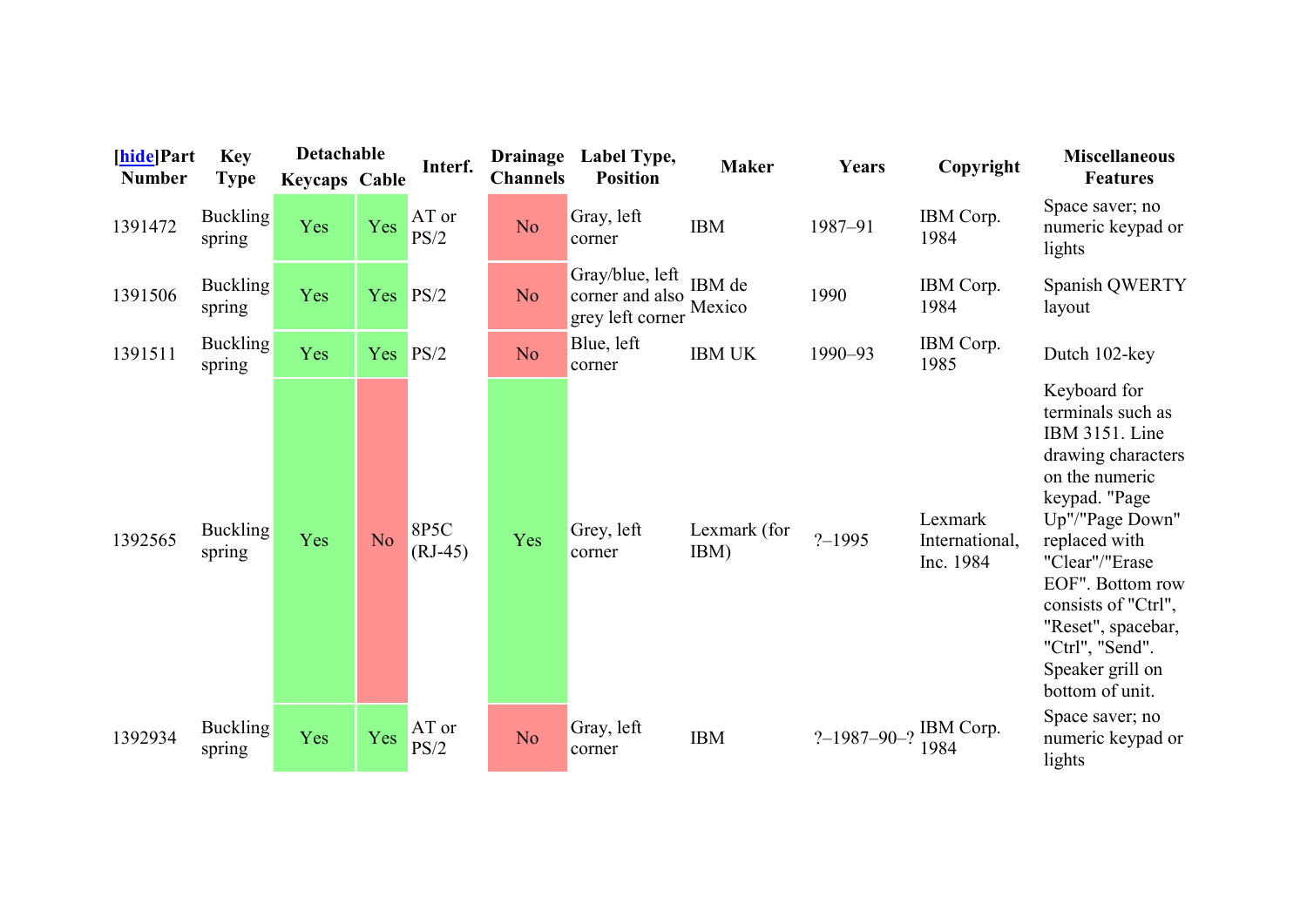| [hide]Part<br><b>Number</b> | <b>Key</b><br><b>Type</b> | Detachable<br><b>Keycaps Cable</b> |                              | Interf.               | <b>Drainage</b><br><b>Channels</b> | Label Type,<br><b>Position</b>                                                                            | <b>Maker</b>                       | Years                 | Copyright                                                                     | <b>Miscellaneous</b><br><b>Features</b>                                                                           |
|-----------------------------|---------------------------|------------------------------------|------------------------------|-----------------------|------------------------------------|-----------------------------------------------------------------------------------------------------------|------------------------------------|-----------------------|-------------------------------------------------------------------------------|-------------------------------------------------------------------------------------------------------------------|
| 1393464                     | Buckling<br>spring        | Yes                                | Yes                          | PS/2                  | $No\$ ?}                           | Grey, left<br>corner                                                                                      | <b>IBM</b>                         | ?-1989-92-? IBM Corp. | 1984                                                                          | Same as 1391401,<br>with special key-<br>caps: Used for<br>airline reservations                                   |
| 1393669                     | <b>Buckling</b><br>spring | Yes (no)<br>after ????)            | Yes<br>(no<br>after<br>1994) | AT or<br>PS/2         | partial<br>after<br>$1995$ , yes   | Gray label, left<br>corner / Blue<br>label, left<br>corner / IBM<br>after ???? sign, below<br><b>LEDs</b> | Lexmark UK,<br>IBM UK /<br>Unicomp | 198?-200?             | Lexmark<br>International<br>Inc. 1985 /<br>IBM Corp.<br>1985/<br>Unicomp 1996 | Slovenian /<br>Croatian (former<br>YU) QWERTZ<br>layout; with or<br>without speaker<br>grill on bottom of<br>unit |
| 1394064                     | <b>Buckling</b><br>spring | Yes                                | Yes                          | PS/2                  | N <sub>o</sub>                     | $\overline{?}$                                                                                            | Lexmark                            | $? - 1996 - ?$        | Lexmark<br>International,<br>Inc. 1984                                        |                                                                                                                   |
| 1394540                     | <b>Buckling</b><br>spring | Yes                                | Yes                          | PS/2                  | N <sub>o</sub>                     | Gray, left<br>corner                                                                                      | <b>IBM</b>                         | 1990-91?              | IBM Corp.<br>1984                                                             | Made for IBM<br>RS/6000 computer.<br>Contains real<br>speaker.                                                    |
| 1398601                     | <b>Buckling</b><br>Spring | Yes                                | Yes                          | AT 5-din<br>or $Ps/2$ | Yes                                | Lexmark logo,<br>left corner                                                                              | Lexmark                            | $? - 1993 - ?$        | Lexmark Int'l<br>Inc 1984                                                     |                                                                                                                   |
| 1394542                     | <b>Buckling</b><br>spring | Yes                                | Yes                          | PS/2                  | Yes                                | Gray/blue, left<br>corner                                                                                 | <b>IBM UK</b>                      | 1991-94?              | IBM Corp.<br>1985                                                             | German QWERTZ<br>layout                                                                                           |
| 1394545                     | <b>Buckling</b><br>spring | Yes                                | Yes                          | PS/2                  | N <sub>o</sub>                     | Gray/Blue, left IBM UK,<br>corner                                                                         | Lexmark                            | 1990-96?              | IBM Corp.<br>International<br>Inc. 1985                                       | Made for IBM<br>1985 / Lexmark RS/6000 computer.<br>Contains real<br>speaker.                                     |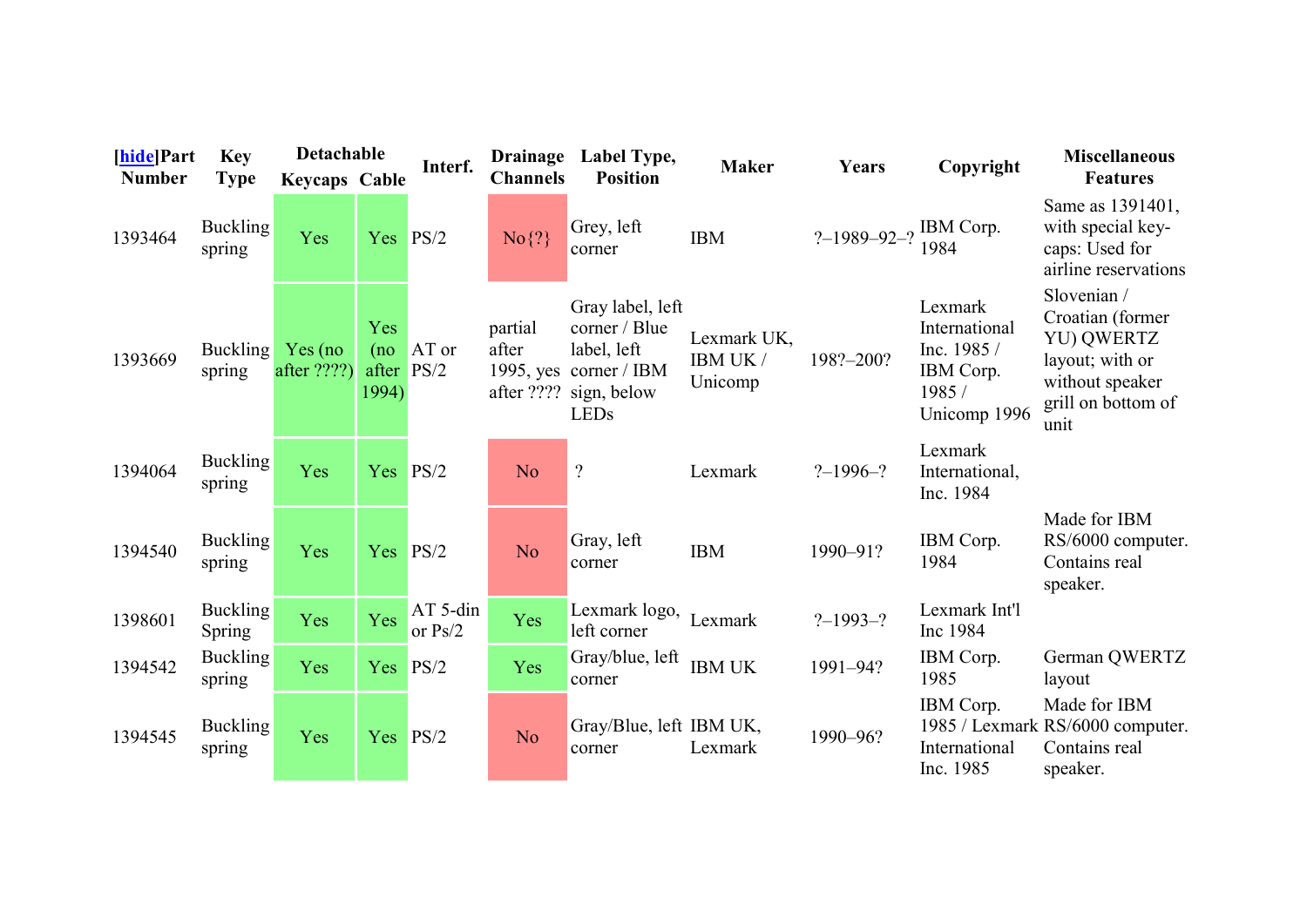| [hide]Part<br><b>Number</b> | <b>Key</b><br><b>Type</b> | Detachable<br><b>Keycaps Cable</b> |                | Interf. | <b>Drainage</b><br><b>Channels</b> | Label Type,<br><b>Position</b>                    | <b>Maker</b>         | Years            | Copyright                              | <b>Miscellaneous</b><br><b>Features</b>                                                                                        |
|-----------------------------|---------------------------|------------------------------------|----------------|---------|------------------------------------|---------------------------------------------------|----------------------|------------------|----------------------------------------|--------------------------------------------------------------------------------------------------------------------------------|
|                             |                           |                                    |                |         |                                    |                                                   |                      |                  |                                        | Swedish/Finnish<br>102-key QWERTY<br>layout.                                                                                   |
| 1394958                     | <b>Buckling</b><br>spring | Yes                                | Yes            | PS/2    | Yes                                | Silver on<br>black, left<br>corner                | <b>IBM UK</b>        | $? - 1998 - ?$   | IBM Corp.<br>1985                      | German QWERTZ,<br>dark gray industrial<br>version                                                                              |
| 1394966                     | <b>Buckling</b><br>spring | Yes                                | Yes            | PS/2    | $\overline{?}$                     | Silver on<br>black, left<br>corner                | <b>IBM UK</b>        | 1992             | IBM Corp.<br>1985                      | Swedish 102-key,<br>dark gray industrial<br>version                                                                            |
| 1395300                     | <b>Buckling</b><br>spring | N <sub>o</sub>                     | N <sub>o</sub> | PS/2    | N <sub>o</sub>                     | Blue, top right<br>right                          | <b>IBM</b>           | 1990-93          | IBM Corp.<br>1984                      | Model M2; Shipped<br>with IBM PS/1                                                                                             |
| 1396790                     | <b>Buckling</b><br>spring | Yes                                | Yes            | PS/2    | Yes (no)<br>1991)                  | Grey (Blue)<br>1992 and<br>after), left<br>corner | <b>IBM</b>           | $? - 1991 - 95?$ | IBM Corp.<br>1985                      | Made in UK by<br>IBM; North<br>American layout                                                                                 |
| 1397003                     | <b>Buckling</b><br>spring | Yes                                | Yes            | PS/2    | $\boldsymbol{\mathcal{P}}$         | Blue, top left                                    | <b>IBM</b>           | $? - 1993 - 99?$ | IBM Corp.<br>1985                      | Made in UK by<br>IBM; German<br>QWERTZ; 122<br>Keys                                                                            |
| 1397000                     | <b>Buckling</b><br>spring | Yes                                | Yes PS/2       |         | $\boldsymbol{\mathcal{P}}$         | Blue, top left                                    | Lexmark (for<br>IBM) | $\gamma$         | Lexmark<br>International,<br>Inc. 1984 | 122-key terminal<br>emulation<br>keyboard:<br>Home/Rule key<br>with arrow keys in<br>a "plus" layout, 24<br>function keys, 10- |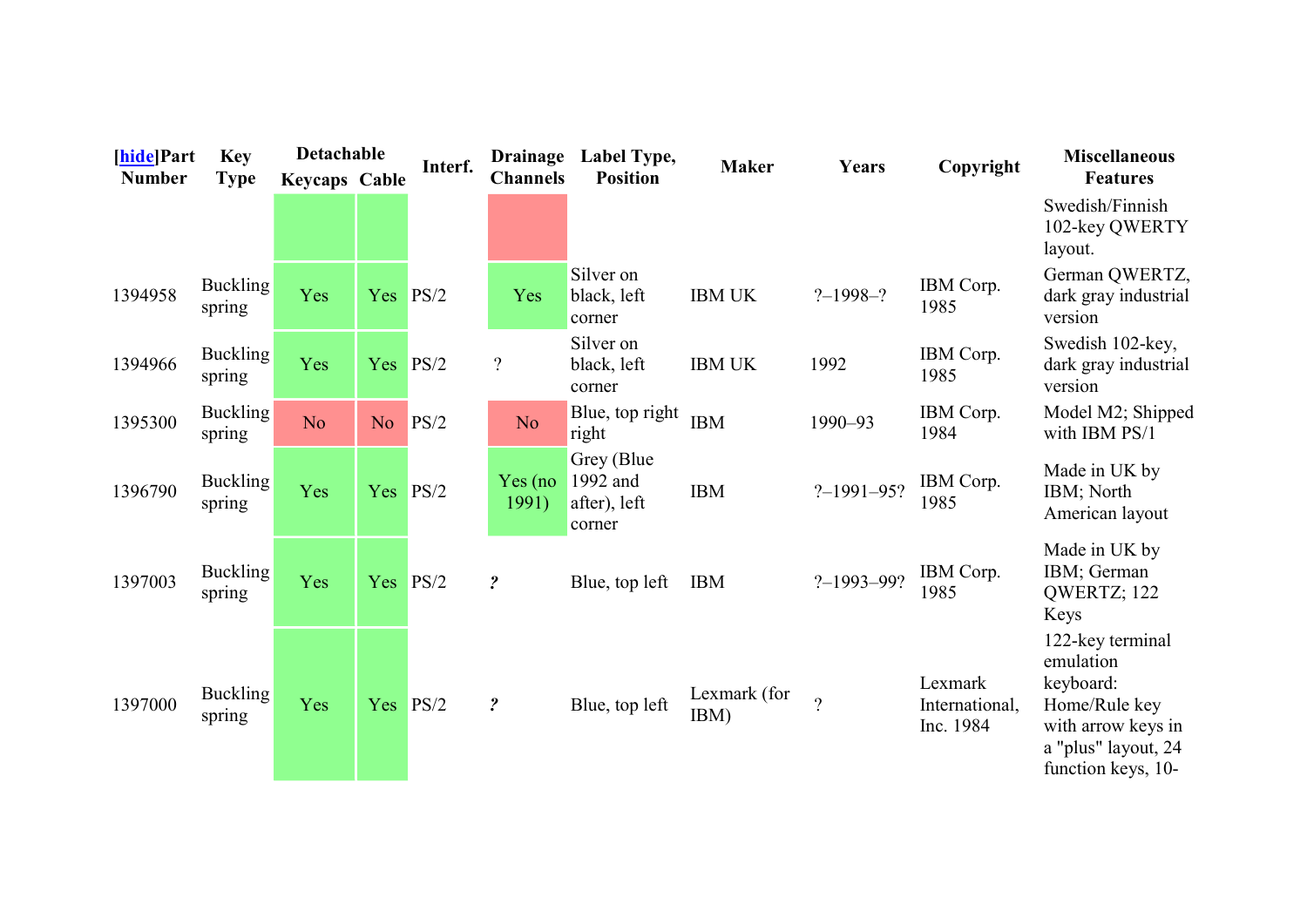| [hide]Part                      | <b>Key</b>                | Detachable           |                | Interf.            | <b>Drainage</b> | Label Type,                          | <b>Maker</b>              | Years               | Copyright                                                                     | <b>Miscellaneous</b>                                                                                |
|---------------------------------|---------------------------|----------------------|----------------|--------------------|-----------------|--------------------------------------|---------------------------|---------------------|-------------------------------------------------------------------------------|-----------------------------------------------------------------------------------------------------|
| <b>Number</b>                   | <b>Type</b>               | <b>Keycaps Cable</b> |                |                    | <b>Channels</b> | <b>Position</b>                      |                           |                     |                                                                               | <b>Features</b><br>key left cluster with<br>terminal commands<br>(Attn, Clear, Pause,               |
| 1397599                         | Buckling<br>spring        | Yes                  | Yes            | PS/2               | Yes             | Gray, left<br>corner                 | <b>IBM</b>                | $? - 1993 - ?$      | IBM Corp.<br>1984                                                             | ErEOF, etc.)                                                                                        |
| 1397681                         | <b>Buckling</b><br>spring | N <sub>o</sub>       | Yes            | $PS/2$ (or<br>AT?) | Yes             | Gray, left<br>corner (later<br>Blue) | <b>IBM</b>                | $? - 1991 - 93 - ?$ | IBM Corp.<br>1984                                                             | Space saver; no<br>numeric keypad or<br>lights                                                      |
| 1399625                         | <b>Buckling</b><br>spring | Yes                  | N <sub>o</sub> | PS/2               | Yes             | Blue, left<br>corner                 | Lexmark, IBM<br><b>UK</b> | $? - 1994 - ?$      | Lexmark<br>International<br>Inc. 1985                                         | Terminal keyboard;<br>speaker grill on<br>bottom of unit; no<br>lights                              |
| 13H6705                         | <b>Buckling</b><br>spring | N <sub>o</sub>       | N <sub>o</sub> | PS/2               | Yes             | Silver, left<br>corner               | Lexmark,<br>Maxi Switch   | 1994-98             | Lexmark<br>International,<br>Inc. 1984, or<br>None (on Maxi<br>Switch models) | Trackpoint, two<br>connectors for<br>keyboard and<br>mouse, the only<br>Model M to come<br>in Black |
| 42H1292,<br>92G7453,<br>92G7483 | <b>Buckling</b><br>spring | Yes                  | N <sub>o</sub> | PS/2               | Yes             | Blue, left<br>corner                 | Lexmark, IBM<br><b>UK</b> | 1993-99             | Lexmark<br>International,<br>Inc. 1984                                        |                                                                                                     |
| 42H1292U                        | <b>Buckling</b><br>spring | Yes                  | N <sub>o</sub> | PS/2               | Yes             | Blue, left<br>corner                 | Unicomp                   | 1996-               | Unicomp, Inc.<br>1984                                                         | Optional AT/DIN<br>adapter                                                                          |
| 51G8572                         | <b>Buckling</b>           | Yes                  | Yes PS/2       |                    | Yes             | Gray/Blue, left IBM,                 |                           | 1993-96             | IBM Corp.                                                                     | Model M; shipped                                                                                    |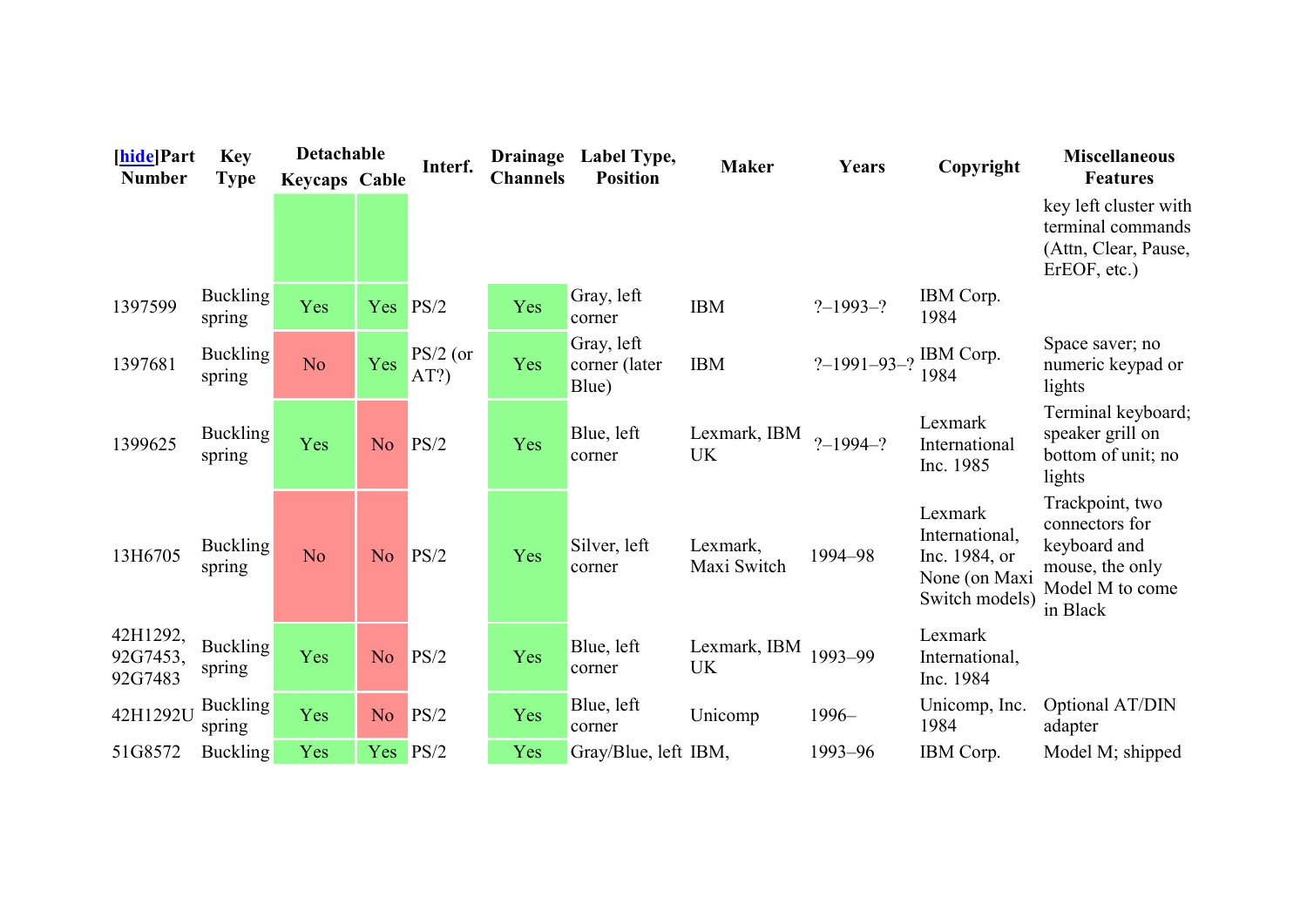| [hide]Part<br><b>Number</b> | <b>Key</b>                | Detachable           |                | Interf. | <b>Drainage</b><br><b>Channels</b> | Label Type,<br><b>Position</b> | <b>Maker</b>              | Years          | Copyright                                               | <b>Miscellaneous</b><br><b>Features</b>                         |
|-----------------------------|---------------------------|----------------------|----------------|---------|------------------------------------|--------------------------------|---------------------------|----------------|---------------------------------------------------------|-----------------------------------------------------------------|
|                             | <b>Type</b><br>spring     | <b>Keycaps Cable</b> |                |         |                                    | corner                         | Lexmark, IBM<br><b>UK</b> |                | International,<br>Inc. 1984                             | 1984, Lexmark with IBM RS/6000;<br>speaker on bottom<br>of unit |
| 52G9658                     | <b>Buckling</b><br>spring | Yes                  | N <sub>o</sub> | PS/2    | Yes                                | Blue, left<br>corner           | Lexmark                   | $? - 1993 - ?$ | Lexmark<br>International,<br>Inc. 1984                  | Model M; speaker<br>grill on bottom of<br>unit                  |
| 52G9700                     | <b>Buckling</b><br>spring | Yes                  | N <sub>o</sub> | PS/2    | Yes                                | Blue, left<br>corner           | Lexmark                   | 1993-99        | Lexmark<br>International,<br>Inc. 1984                  | Model M; speaker<br>grill on bottom of<br>unit                  |
| 70G8638                     | Rubber<br>Dome            | N <sub>o</sub>       | N <sub>o</sub> | PS/2    | Yes                                | Square, top<br>right           | Lexmark                   | $? - 1994 - ?$ | Lexmark<br>International.<br>Inc. 1984                  | Speaker grill on<br>bottom of unit,<br>silkscreen keycaps       |
| 71G4621                     | Dome<br>switches          | Yes                  | N <sub>o</sub> | PS/2    | Yes                                | Blue, left<br>corner           | Lexmark (for<br>IBM)      | $? - 1996 - ?$ | Lexmark<br>International,<br>Inc. 1984                  | Danish QWERTY<br>layout                                         |
| 71G4622                     | Dome<br>switches          | N <sub>o</sub>       | N <sub>o</sub> | PS/2    | Yes                                | Blue, left<br>corner           | Lexmark (for<br>IBM)      | $? - 1995 - ?$ | Lexmark<br>International,<br>Inc. 1984                  | Dutch QWERTY<br>layout, 1378705,<br>EC1391461                   |
| 71G4625                     | Dome<br>switches          | N <sub>o</sub>       | N <sub>o</sub> | PS/2    | Yes                                | Grey, left<br>corner           | Lexmark (for<br>IBM)      |                | Lexmark<br>$? -1993 -96 -?$ International,<br>Inc. 1985 | German QWERTZ<br>layout                                         |
| 71G4630                     | Dome<br>switches          | N <sub>o</sub>       | N <sub>o</sub> | PS/2    | Yes                                | Blue, left<br>corner           | Lexmark (for<br>IBM)      | $? - 1994 - ?$ | Lexmark<br>International,<br>Inc. 1984                  | Italian QWERTY<br>layout                                        |
| 71G4643                     | Dome                      | Yes                  | N <sub>o</sub> | PS/2    | Yes                                | Blue, left                     | Lexmark                   | $? - 1995 - ?$ | Lexmark                                                 |                                                                 |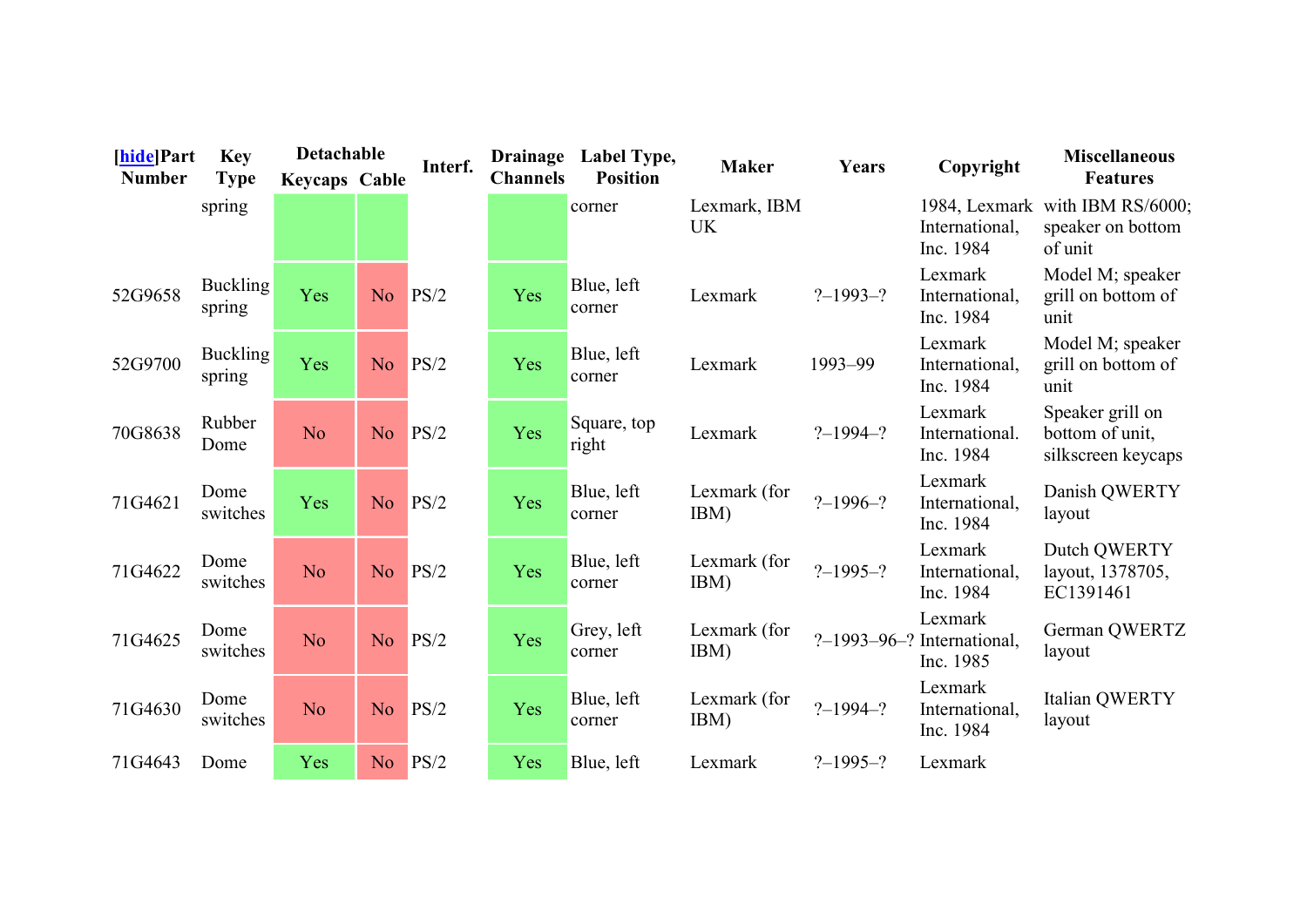| [hide]Part     | <b>Key</b>                | Detachable           |                | Interf.     | <b>Drainage</b> | Label Type,                    | <b>Maker</b>  | Years          | Copyright                                                  | <b>Miscellaneous</b>                                                          |
|----------------|---------------------------|----------------------|----------------|-------------|-----------------|--------------------------------|---------------|----------------|------------------------------------------------------------|-------------------------------------------------------------------------------|
| <b>Number</b>  | <b>Type</b>               | <b>Keycaps Cable</b> |                |             | <b>Channels</b> | <b>Position</b>                |               |                |                                                            | <b>Features</b>                                                               |
|                | switches                  |                      |                |             |                 | corner                         |               |                | International,<br>Inc. 1985                                |                                                                               |
| 71G4644        | Dome<br>switches          | N <sub>o</sub>       | N <sub>o</sub> | PS/2        | Yes             | Blue, left<br>corner           | Lexmark       |                | Lexmark<br>$? - 1993 - 95 - ?$ International,<br>Inc. 1984 |                                                                               |
| 8131276        | <b>Buckling</b><br>spring | N <sub>o</sub>       | N <sub>o</sub> | <b>RJ25</b> | Yes             | Blue, Upper-<br>right corner   | <b>IBM UK</b> | $? - 1997$     | IBM Corp.                                                  |                                                                               |
| 82G2383        | <b>Buckling</b><br>spring | Yes                  | N <sub>o</sub> | PS/2        | Yes             | Blue, left<br>corner           | Lexmark       | 1993-99        | Lexmark<br>International,<br>Inc. 1984                     |                                                                               |
| 82G3281        | <b>Buckling</b><br>spring | N <sub>o</sub>       | N <sub>o</sub> | PS/2        | Yes             | $\overline{?}$                 | Lexmark       | 1994-95        | Lexmark<br>International,<br>Inc. 1984                     | White trackpoint,<br>two connectors for<br>keyboard and<br>mouse              |
| 82G3295        | <b>Buckling</b><br>spring | Yes                  | N <sub>o</sub> | PS/2        | Yes             | Blue "IBM",<br>top left corner | Lexmark       | $? - 1995 - ?$ | Lexmark<br>International,<br>Inc. 1984                     |                                                                               |
| 06H4173        | <b>Buckling</b><br>spring | N <sub>o</sub>       | N <sub>o</sub> | PS/2        | Yes             | $\overline{?}$                 | Unicomp       | 1998-99        | Unicomp, Inc.<br>1984                                      | Industrial PS/2<br>trackpoint, two<br>connectors for<br>keyboard and<br>mouse |
| <b>UB40R46</b> | <b>Buckling</b><br>spring | N <sub>o</sub>       | N <sub>o</sub> | PS/2        | Yes             | $\overline{?}$                 | Unicomp       | $? -$          | Unicomp, Inc.<br>1984                                      | 104 key,<br>customizable<br>layout.                                           |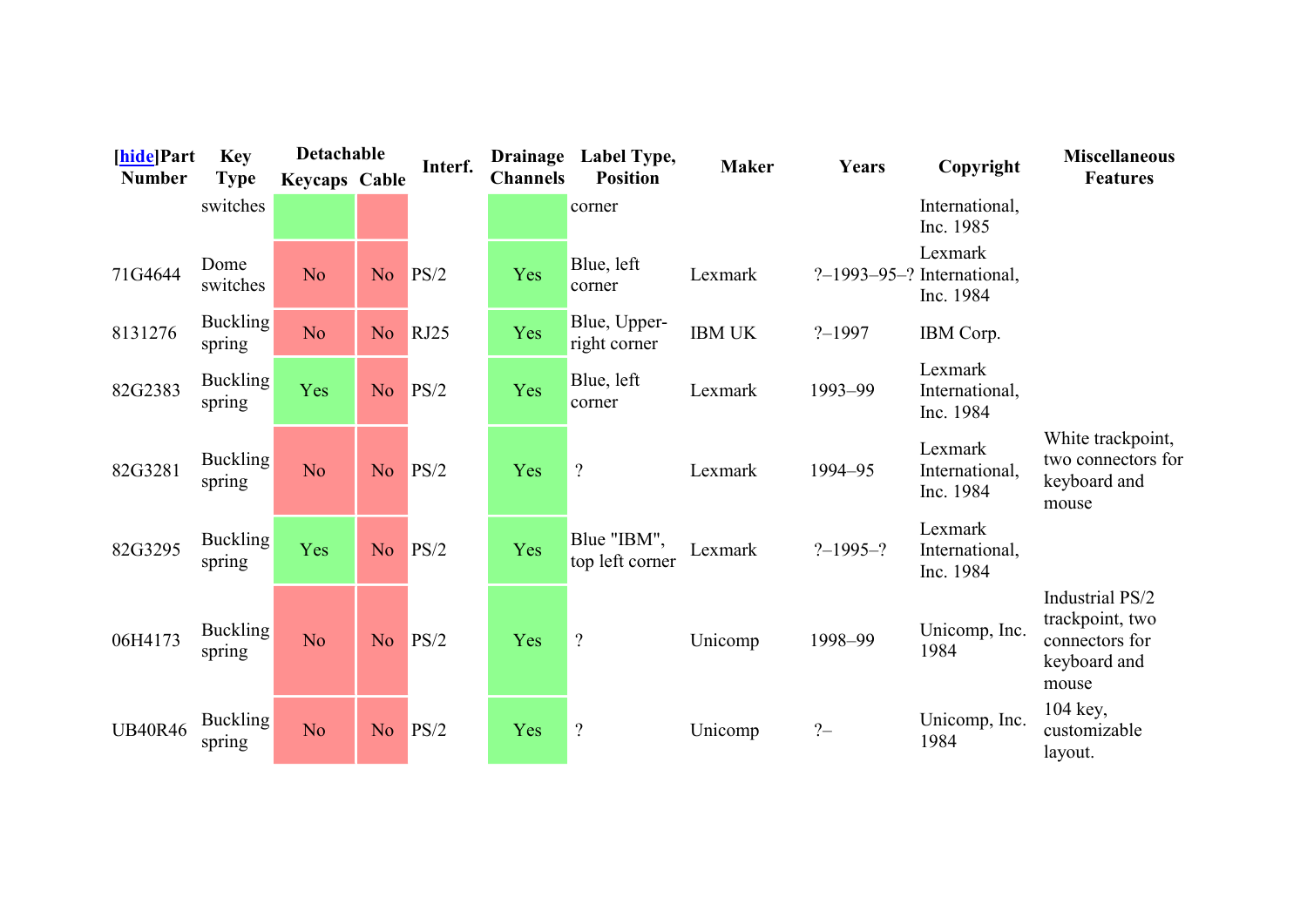| [hide]Part<br><b>Number</b> | <b>Key</b><br><b>Type</b> | Detachable<br><b>Keycaps Cable</b> |                | Interf.             | <b>Drainage</b><br><b>Channels</b> | Label Type,<br><b>Position</b>                        | <b>Maker</b> | Years          | Copyright                 | <b>Miscellaneous</b><br><b>Features</b>                                                                                                                                                                                                                              |
|-----------------------------|---------------------------|------------------------------------|----------------|---------------------|------------------------------------|-------------------------------------------------------|--------------|----------------|---------------------------|----------------------------------------------------------------------------------------------------------------------------------------------------------------------------------------------------------------------------------------------------------------------|
| <b>UB4044A</b>              | <b>Buckling</b><br>spring | N <sub>o</sub>                     | N <sub>o</sub> | <b>USB</b>          | Yes                                | None                                                  | Unicomp      | $? -$          | Unicomp, Inc.<br>1984     | 104 key,<br>customizable layout<br>(USB version).                                                                                                                                                                                                                    |
| 02K3817                     | <b>Buckling</b><br>spring | Yes                                | N <sub>o</sub> | PS/2                | Yes                                | None                                                  | Unicomp      | $2 -$          | Unicomp, Inc.<br>1984     | German layout<br>unicomp keyboard                                                                                                                                                                                                                                    |
| <b>UNI0T56</b>              | Buckling<br>spring        | N <sub>o</sub>                     | N <sub>o</sub> | PS/2                | Yes                                | None                                                  | Unicomp      | $? - 2003 - ?$ | $\boldsymbol{?}$          | 122 key, laid out<br>for use with<br>PC/5250 emulators;<br>produces standard<br>101-key scancodes<br>with keys that are<br>not present on a<br>standard keyboard<br>mapped to standard<br>keys with modifiers<br>(e.g., F24 appears)<br>to the PC as<br>$shift+F12)$ |
| 1386887                     | <b>Buckling</b><br>spring | Yes                                | No.            | Terminal<br>$DIN-5$ | N <sub>o</sub>                     | Square metal,<br>black on silver. IBM<br>Upper right. |              | $? - 1986 - ?$ | IBM Corp.<br>1985         | 122 key 3179<br>terminal keyboard                                                                                                                                                                                                                                    |
| 1389194                     | <b>Buckling</b><br>spring | Yes                                | No.            | Terminal<br>$DIN-5$ | N <sub>o</sub>                     | Square metal,<br>black on silver. IBM<br>Upper right. |              | $? - 1986 - ?$ | IBM Corp.<br>1984         | 122 key 3179/3192<br>terminal keyboard,<br>APL keycaps                                                                                                                                                                                                               |
| 1369182                     | <b>Buckling</b><br>spring | N <sub>o</sub>                     | N <sub>o</sub> | PS/2                | Yes                                | "DELL" logo,<br>grey on white, "Made in the           | Lexmark      | $? - 1993 - ?$ | Lexmark<br>International, | Latin American<br><b>QWERTY Layout</b>                                                                                                                                                                                                                               |